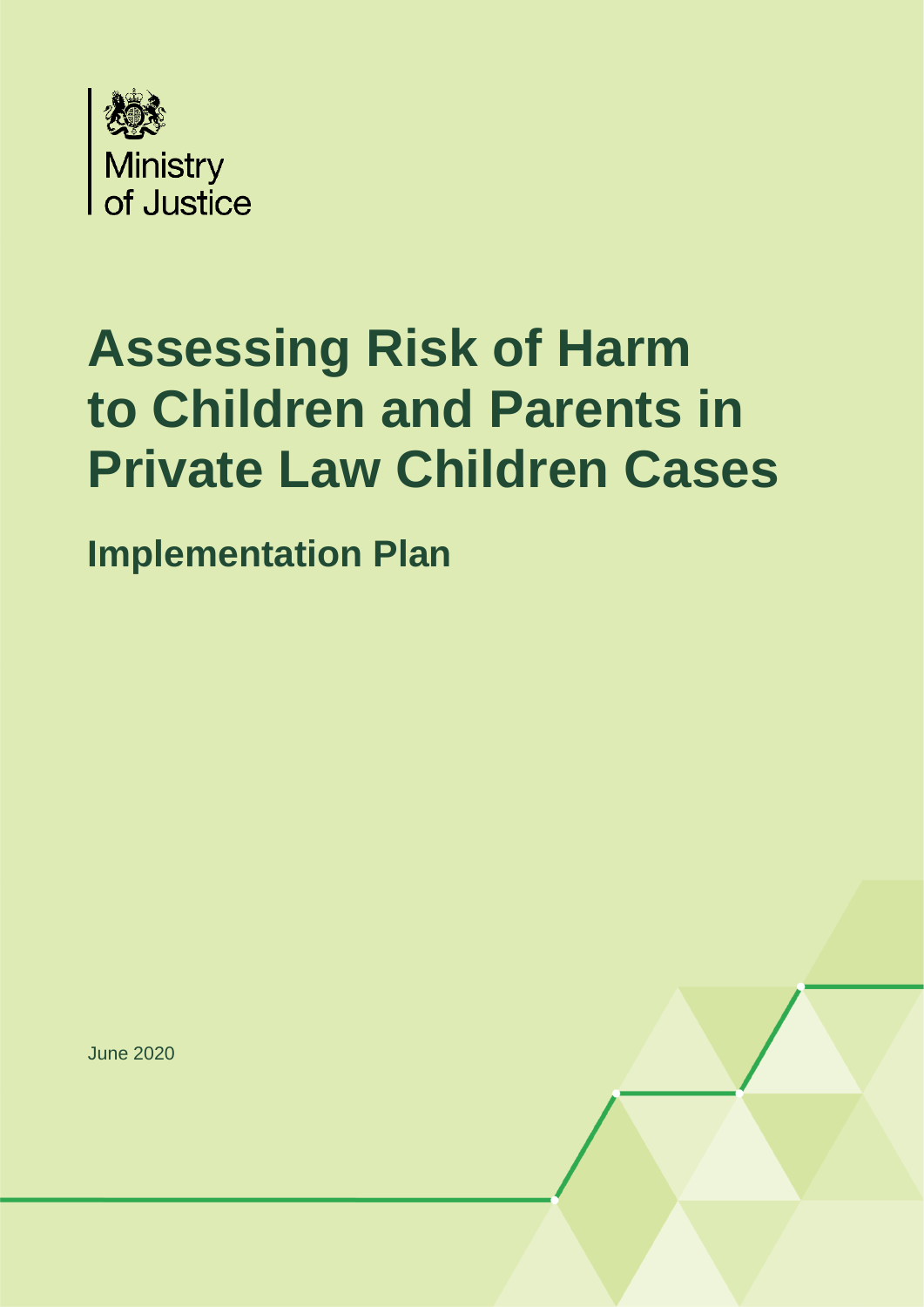### **Contents**

| <b>Ministerial Foreword</b>                              | $\overline{2}$ |
|----------------------------------------------------------|----------------|
| Design Principles for Private Law Children's Proceedings | $\overline{4}$ |
| Fundamental reform to the Child Arrangements Programme   | 6              |
| Enhancing the Voice of the Child                         | 8              |
| Safety, Support and Security at Court                    | 9              |
| Communication, coordination, continuity and consistency  | 12             |
| Resourcing                                               | 13             |
| The Domestic Abuse Perpetrator Programme (DAPP)          | 14             |
| Social Worker Accreditation                              | 15             |
| Monitoring and oversight                                 | 16             |
| Further research                                         | 17             |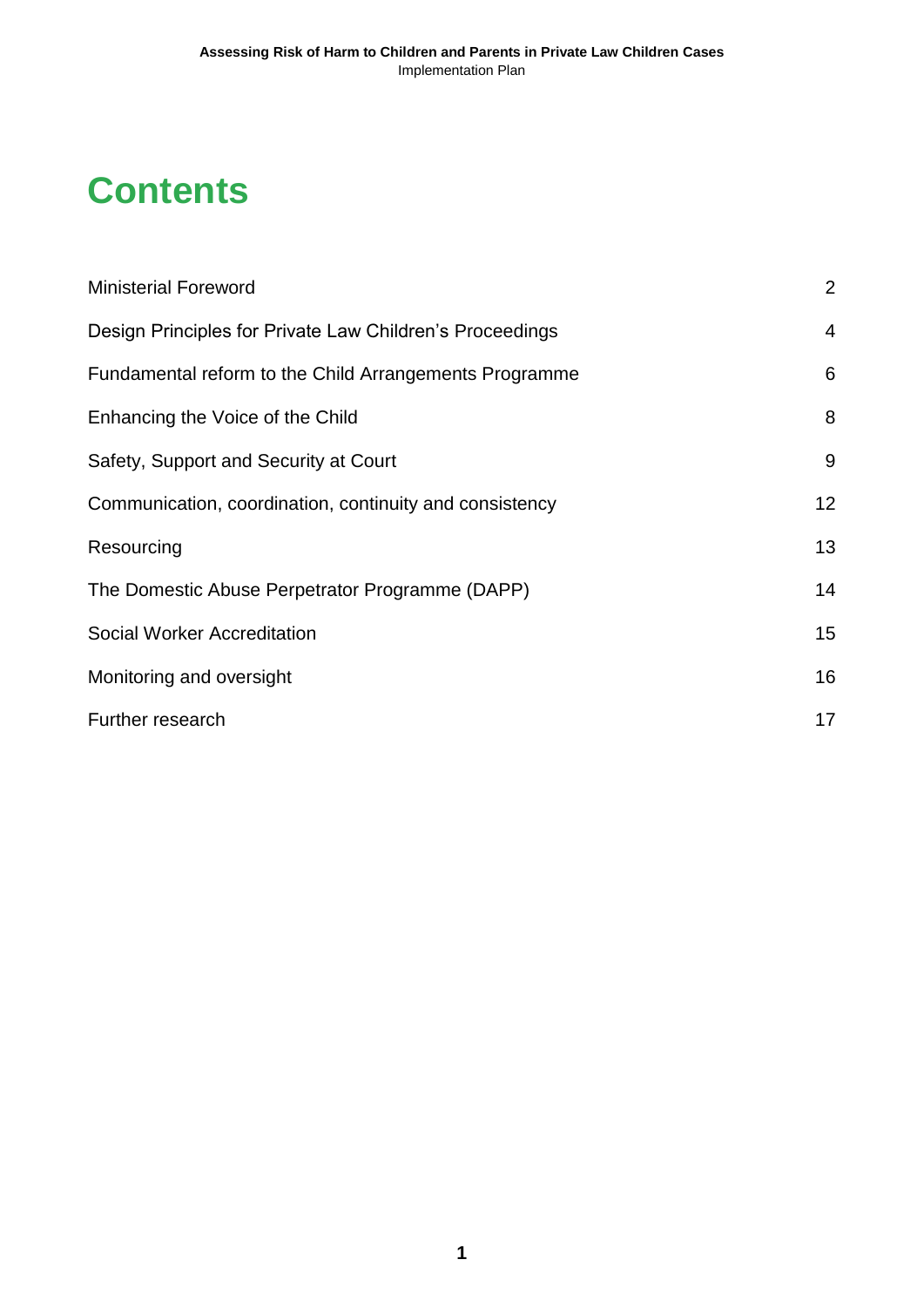### <span id="page-2-0"></span>**Ministerial Foreword**



I welcome the publication of the final report on assessing risk of harm to children and parents in private law children cases, and am incredibly grateful to all panel members for the time and expertise they have given MoJ in completing this. I have carefully considered the panel's conclusions and am determined to take action to improve the experience of victims of domestic abuse in our family courts – this plan sets out the first, immediate steps we will take towards doing this.

The panel's report shines a light on the experience of victims of domestic abuse in private law children cases. It is clear that there are long-standing issues across the system as a whole which, for these individuals, have tarnished their experience.

Every year, thousands of cases pass through the private family law system. Research has shown that around 50-60% of child arrangement order cases involve allegations of domestic abuse. In the report, victims of abuse report feeling diminished, sidelined, and put at further risk as a result of the system's failings. It is clear that improvement is needed, and it is crucial, not just for these victims of abuse, but for their children and generations to come that we make the changes necessary to deliver this.

This government has a strong and unwavering commitment to ensure domestic abuse victims are better protected. The Domestic Abuse Bill, which is currently passing through the Commons, will enable us to make some of the immediate changes called for in the Panel's report, alongside other measures which will help to ensure that victims have the confidence to come forward and report their experience, safe in the knowledge that the justice system and other agencies will do everything they can both to protect and support them and their children and pursue their abuser.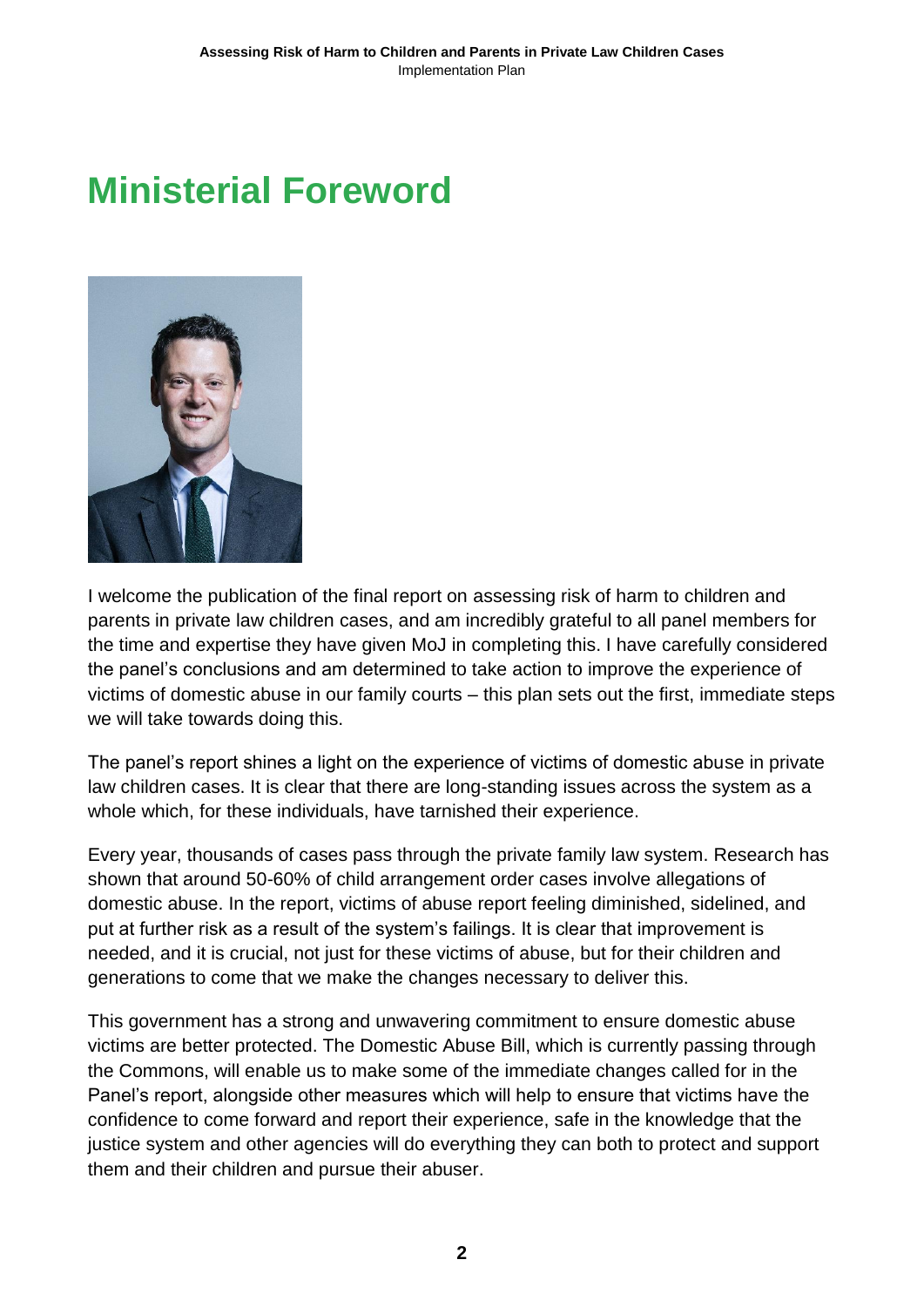As well as this landmark piece of legislation, we have committed to invest more widely in support for victims of domestic abuse, including £35 million being provided alongside the Bill to support victims and their children, and an additional £76 million of extra funding that we announced to support victims of domestic abuse, sexual violence, modern slavery and vulnerable children and their families during the current pandemic.

This Implementation Plan sets out the immediate changes we are making in response to the panel's report, including prohibiting the cross-examination of victims by perpetrators and alleged perpetrators of abuse, and legislating to give victims of domestic abuse a presumption of eligibility for special measures in the family court.

But change needs to go further than this. Many of the problems identified in the report are long-standing, systemic issues which require more fundamental reform. The adversarial nature of our family justice system is an issue which has been highlighted by many of those with direct experience of the system, as a barrier to meaningful reform, both in the panel's report and in previous external reviews of our family courts. I am therefore pleased to announce our commitment in this Implementation Plan to trial a new, investigative approach to private family law children cases, which we plan to implement in our forthcoming Integrated Domestic Abuse Court pilots later this year.

We have worked across the family justice system, and more widely across government, to ensure that the need for change highlighted in this report is recognised and responded to. The Family Justice Board, comprised of senior leaders from across the Family Justice System and jointly chaired by MoJ and DfE ministers, will be tasked with overseeing delivery of this agenda and will publish a more detailed delivery plan later this year.

Together, we are committed to both immediate action and longer-term reform, to ensure the system fully supports those who are victims of domestic abuse or otherwise vulnerable, and delivers the right outcomes for them and their children.

Acelark.

**Alex Chalk MP** Parliamentary Under Secretary of State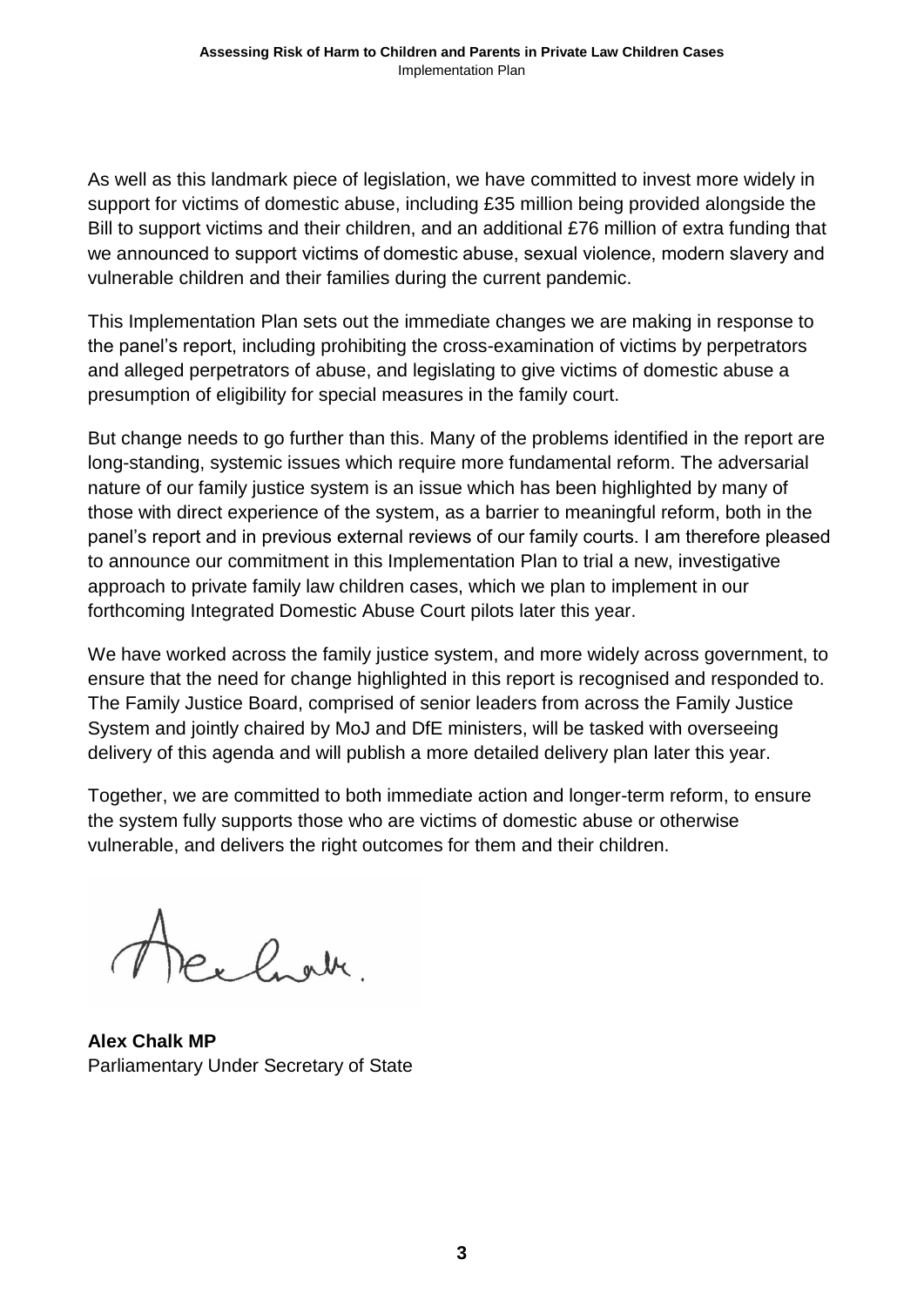### <span id="page-4-0"></span>**Design Principles for Private Law Children's Proceedings**

### **Recommendations**

The panel recommends that the basic design principles for private law children's proceedings should be:

- A *culture* of safety and protection from harm
- An *approach* which is investigative and problem solving
- *Resources* which are sufficient and used more productively
- With a more *coordinated* approach between the different parts of the system

As well as ensuring that children's needs and wishes are at the centre of private law children proceedings, the panel recommends that procedures be designed with the needs of litigants in person, and domestic abuse and other safeguarding concerns, as central considerations.

The panel recommends that a statement of practice be adopted for cases raising issues of domestic abuse or other risks of harm.

The panel also recommends that the presumption of parental involvement be reviewed urgently in order to address its detrimental effects.

### **Next steps**

In partnership with all key partners in the family justice system **we will design a statement of practice** building on the foundational wording provided by the Panel. We will link into existing cross-system governance groups to ensure that this is effectively implemented and drives cultural change across the system as a whole.

Under the leadership of the Family Justice Board, **we will review the 'presumption of parental involvement'** which applies in certain private law children's proceedings and which requires the court to presume that the involvement of each parent furthers the child's welfare, unless the involvement of that parent would put the child at risk of suffering harm. Our review will take into account that this applies not only to victims of domestic abuse but all children and parents in the private law children's proceedings to which it applies. We recognise that there is further work to do to investigate how the balance is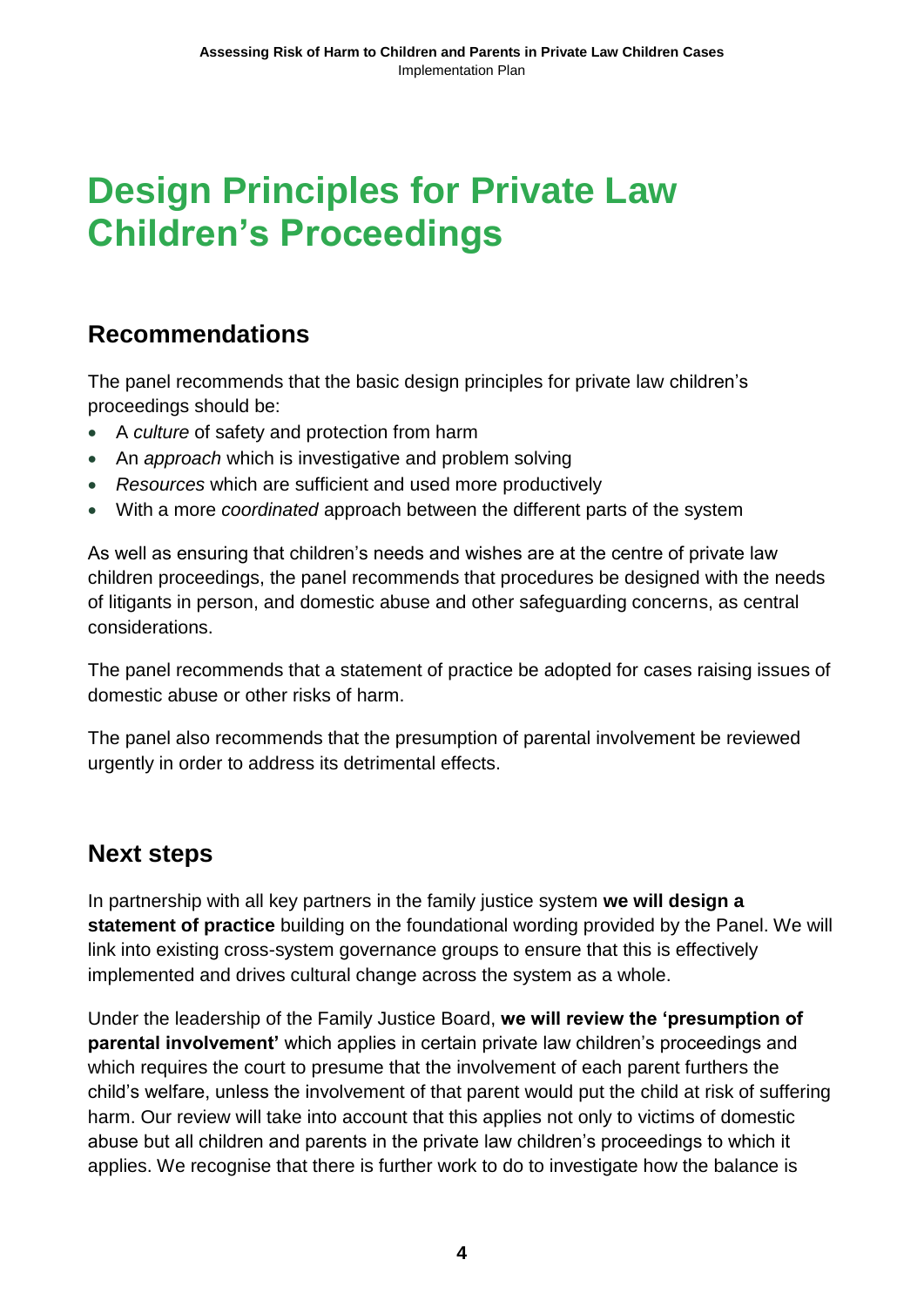being met between the welfare of children and parent victims and the rights of children and parents to a family life.

We **will pilot the adoption of a more integrated approach between different parts of the justice system** as part of the Integrated Domestic Abuse Court (IDAC) pilots (see below).

We are **committed to reducing levels of inconsistency** present in the family justice system and to entrenching best practice in proceedings wherever possible, including working with the Local Family Justice Boards.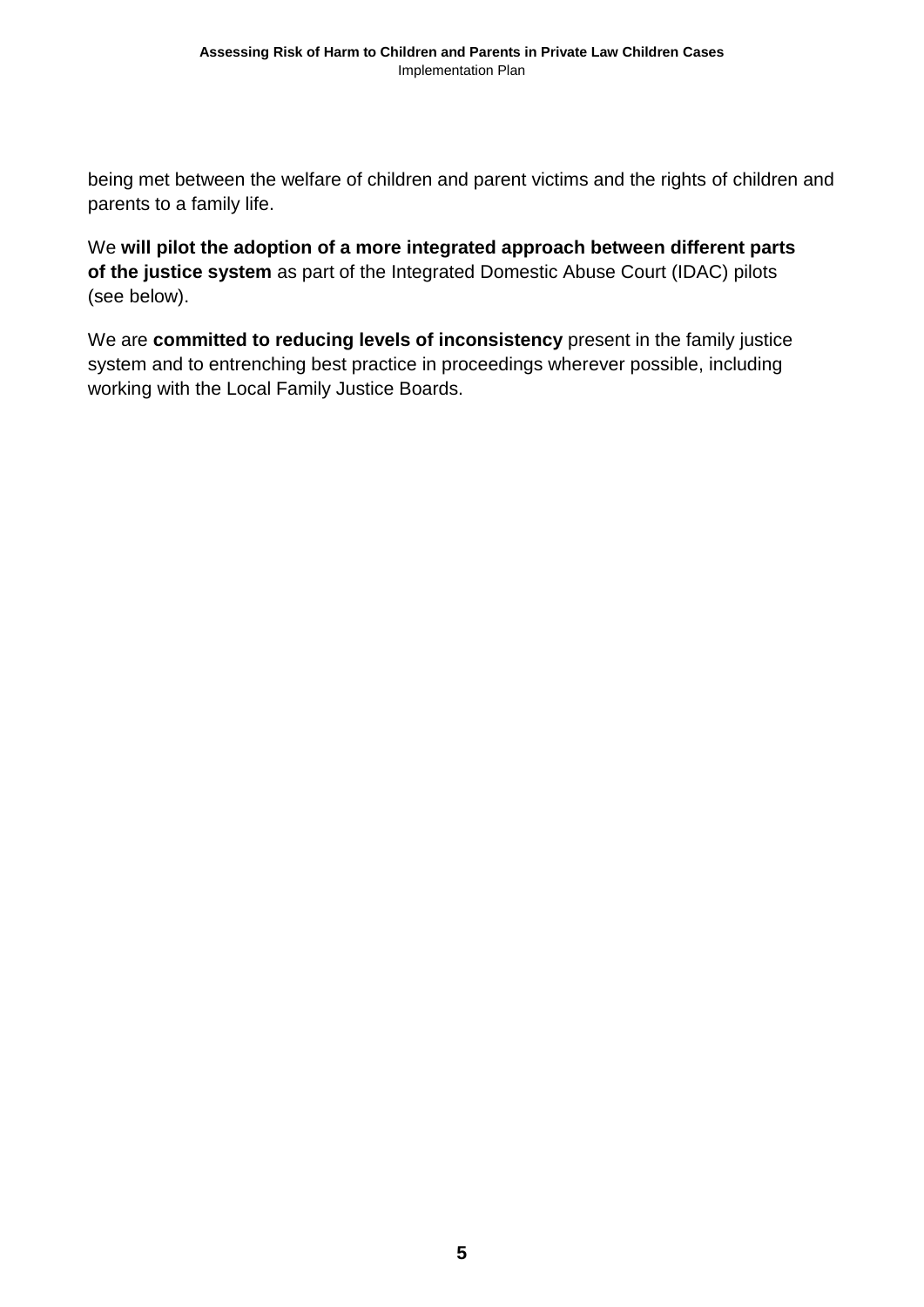### <span id="page-6-0"></span>**Fundamental reform to the Child Arrangements Programme**

### **Recommendations**

The family courts should pilot and deliver a reformed Child Arrangements Programme in private law children's cases.

The Child Arrangements Programme should incorporate a procedure for identifying abusive applications and managing them swiftly to a summary conclusion.

Better coordination should be delivered between family courts and criminal courts.

#### **Next steps**

We are committed to examining the way the current system can be improved, both in terms of outcomes and in safeguarding the welfare of those involved.

We will **pilot a reformed approach by delivering the 2019 Conservative manifesto commitment to "pilot integrated domestic abuse courts (IDAC) that address criminal and family matters in parallel"**.

We will also **pilot a more investigative approach to the family courts**. In doing so we will explore the extent to which it is possible to move away from the current adversarial system and how to best achieve the three-phase approach recommended by the Panel, alongside the recommendations from the President's Private Law Working Group which argued for improved triage and greater tailoring to the needs of each case, including those which feature abuse and other forms of harm. The learning from these pilots will be used to inform wider reform, led by the Family Justice Board.

Through the IDAC pilots we aim to:

- Reduce trauma for domestic abuse victims, including children, that may be experienced during proceedings;
- Improve outcomes for parent victims of domestic abuse and their children;
- Better coordinate and integrate responses to domestic abuse across criminal and family proceedings; and
- Reduce rates of order breakdown and returns to court in both criminal and family domestic abuse-related proceedings.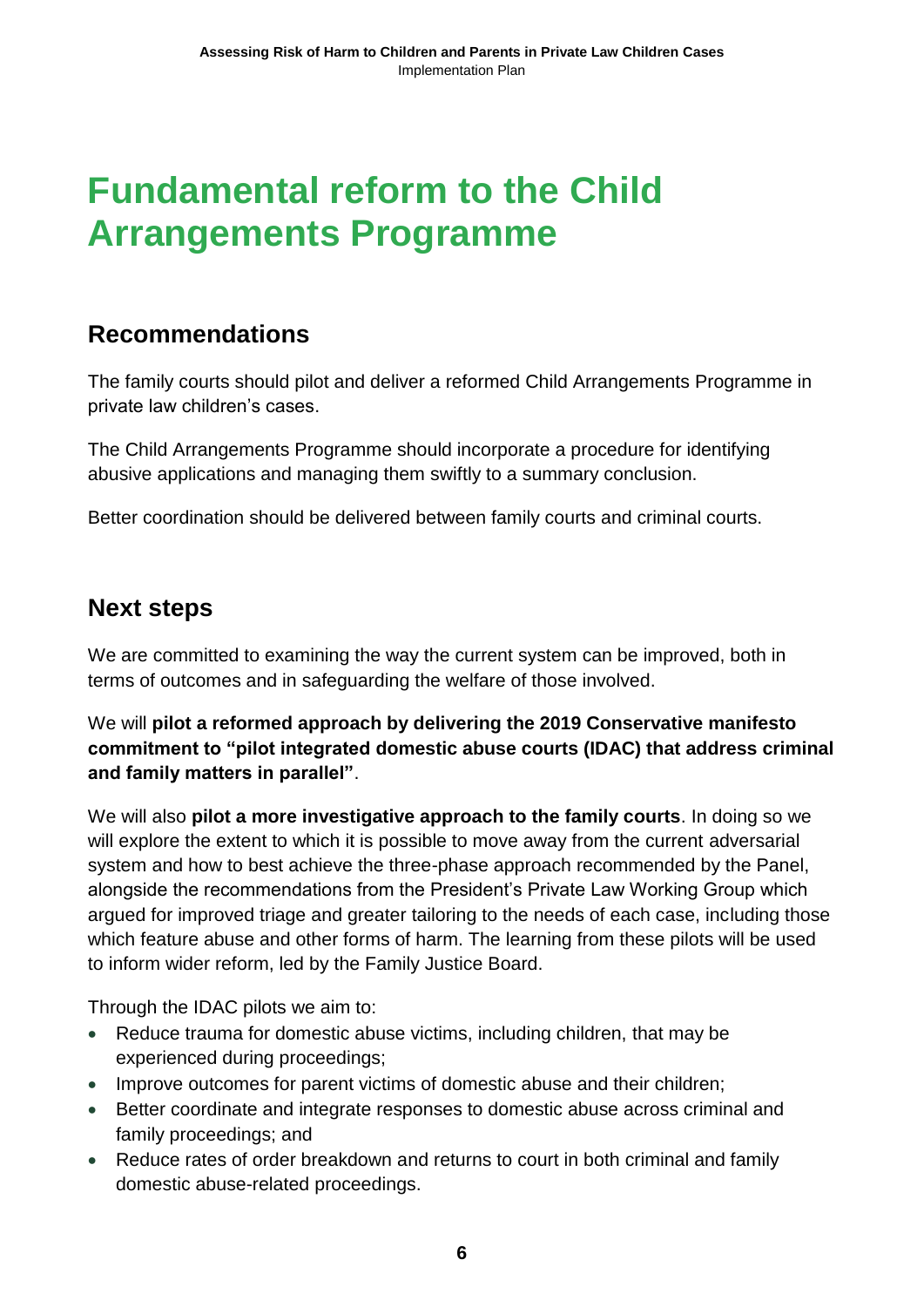#### **Integrated Domestic Abuse Court pilots – further details**

The pilots will explore two approaches:

- 1. **A 'one family one judge' approach** in which certain concurrent family and criminal proceedings involving domestic abuse are heard by the same cross-ticketed judge, with the aim of reducing the need for victims to re-tell their stories and promoting a more joined up approach to the handling of such cases between the jurisdictions.
- 2. **An 'investigative' approach to the family courts**. This will explore ways to move away from the current 'adversarial' system to adopt the three-phase approach recommended by the panel.

In relation to the concerns around the adversarial nature of proceedings, a more investigative approach will focus on ways to improve gathering and assessing appropriate evidence. Specific emphasis will be placed on ensuring the voice of the child is heard effectively. We will seek to tackle problems more effectively through the better provision and signposting of support services, while a review stage during the pilot will aim to increase long term sustainability and reduce returns to court.

We intend to adopt a phased approach to both pilots. The **first phase** will involve a period of designing and small-scale trialling of potential solutions to aspects of the detailed pilot.

This would be followed by the **second phase**, the full pilot of both approaches, the design of which will take account of the trial findings from the first phase.

The Covid-19 pandemic presents particular challenges to the immediate launch of this pilot. Both the family and criminal courts have had to alter drastically the way in which cases are processed at this time, and the results of any pilot undertaken in such circumstances are likely to be less representative and informative than they would usually be. In addition, courts and practitioners are under considerable pressure to ensure that as many cases as possible are heard at this time. We therefore need to keep the start date of the pilot under review dependent on the duration and impact of Covid-19, but will commence it as soon as it is practical and safe to do so.

We will work with a range of stakeholders to develop our pilot plans further, and then publish additional information and a start date for Phase 1 as soon as the current situation permits.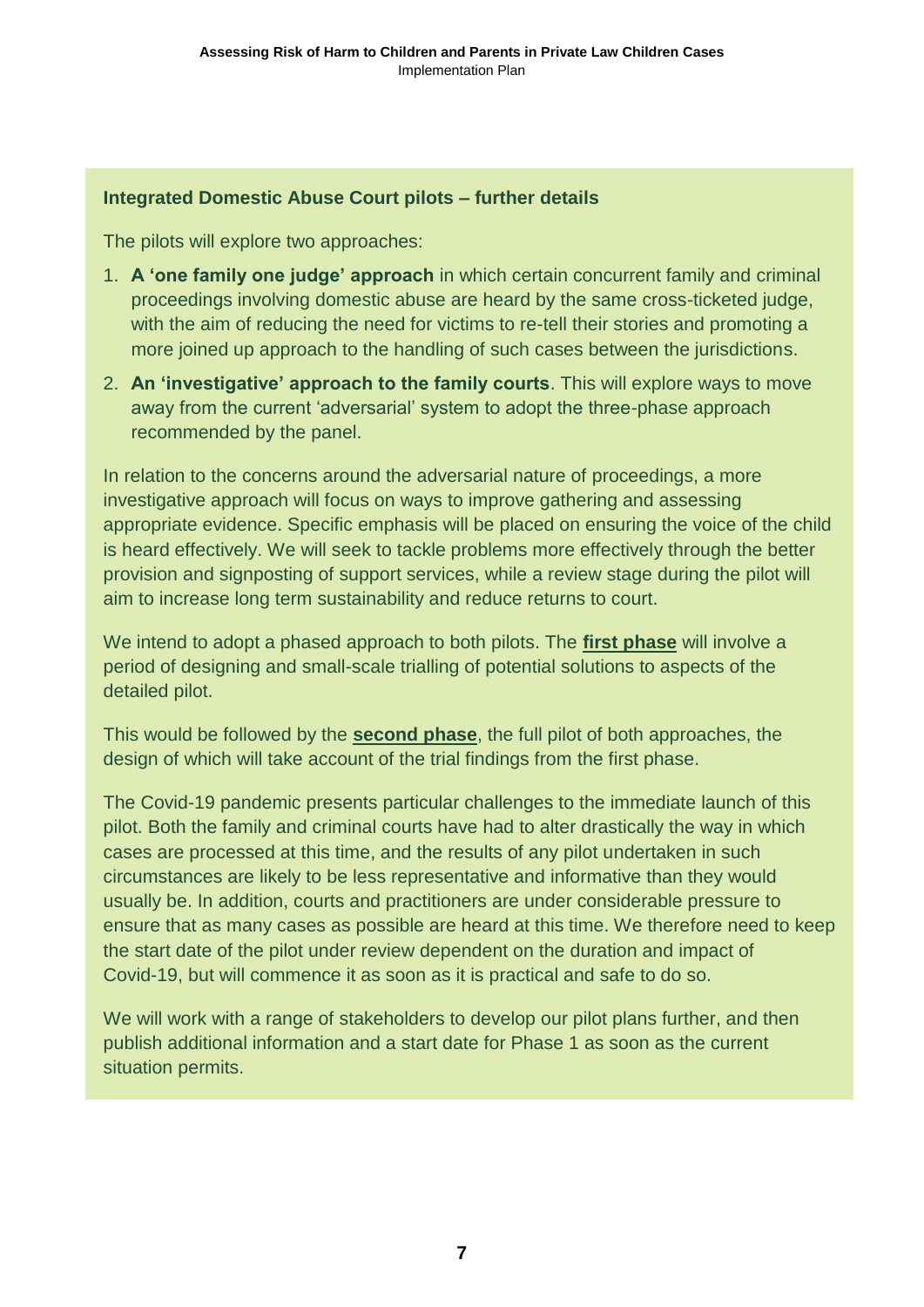### <span id="page-8-0"></span>**Enhancing the Voice of the Child**

#### **Recommendations**

The panel recommends that the range of options for hearing from and advocacy, representation and support for children be explored more fully as part of the work of elaborating and piloting the reformed Child Arrangements Programme.

#### **Next steps**

We will **trial a stronger voice of the child**, as part of the inquisitorial approach in the IDAC pilots (above) to ensure children's wishes and views are central to the process.

We will also **re-assess methods of child engagement, working with child psychologists and other experts** to understand more about how and when children want to engage in a process, and provide their own account. In developing this we will draw on the report of the President's Private Law Working Group on this subject, and ask them to advise the Family Justice Reform Implementation Group on achieving reform in this area.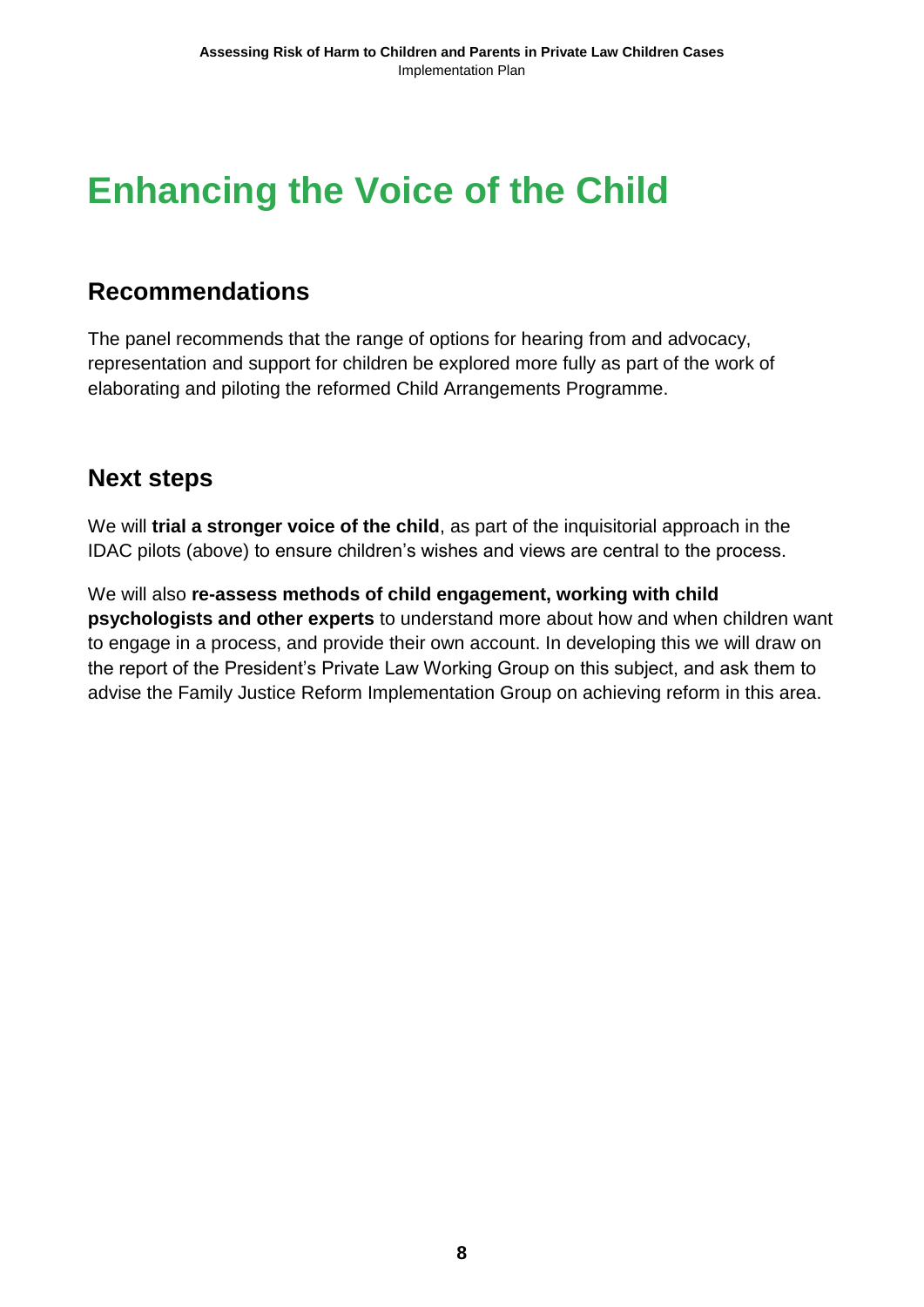# <span id="page-9-0"></span>**Safety, Support and Security at Court**

### **Recommendations**

The Panel made several recommendations in relation to the current **special measures and participation directions**:

- The provisions in the Domestic Abuse Bill concerning special measures in criminal courts for victims of domestic abuse should be extended to family courts. The provisions should apply to all cases in which domestic abuse is alleged.
- The provisions in the Domestic Abuse Bill should be amended to bar direct crossexamination in any family proceedings in which there is evidence of domestic abuse (including abuse being admitted or established), or in which domestic abuse is the subject of proceedings.
- Where there are allegations of domestic abuse, use of special measures should be the norm at any point when the parties are in court together.
- Where there are allegations of domestic abuse, the vulnerability of alleged victims should be assessed in a trauma-aware manner, and the provisions of Part 3A and PD3AA should be applied proactively, including those concerning how the parties are to be questioned and the holding of ground rules hearings. Consideration should be given to participation directions for the alleged perpetrator to give their evidence remotely.
- Initial safeguarding enquires (by Cafcass/Cafcass Cymru) or investigations (under the investigative phase of the reformed process) should include discussions with the parties as to the need for and the type of safety measures parties might require at court.
- A framework of key entitlements to protect adults and children involved in Family Court proceedings should be developed, based on the MoJ Code of Practice for Victims of Crime, to include familiarisation visits and a robust response to breaches of safety and security.

The Panel made a number of recommendations in relation to **the work of specialist domestic abuse advocacy and support services**:

- As a matter of course, IDVAs (Independent Domestic Violence Advocates), domestic abuse advocates and mental health support workers<sup>1</sup> be allowed to accompany the party they are supporting into court.
- Relevant practice directions and guidance be amended to incorporate this provision.
- IDVAs, domestic abuse advocates and mental health support workers be consulted in assessing a party's vulnerability for the purpose of Practice Direction 3AA.

<sup>-</sup><sup>1</sup> This could cover a range of range of people/support workers who provide mental health support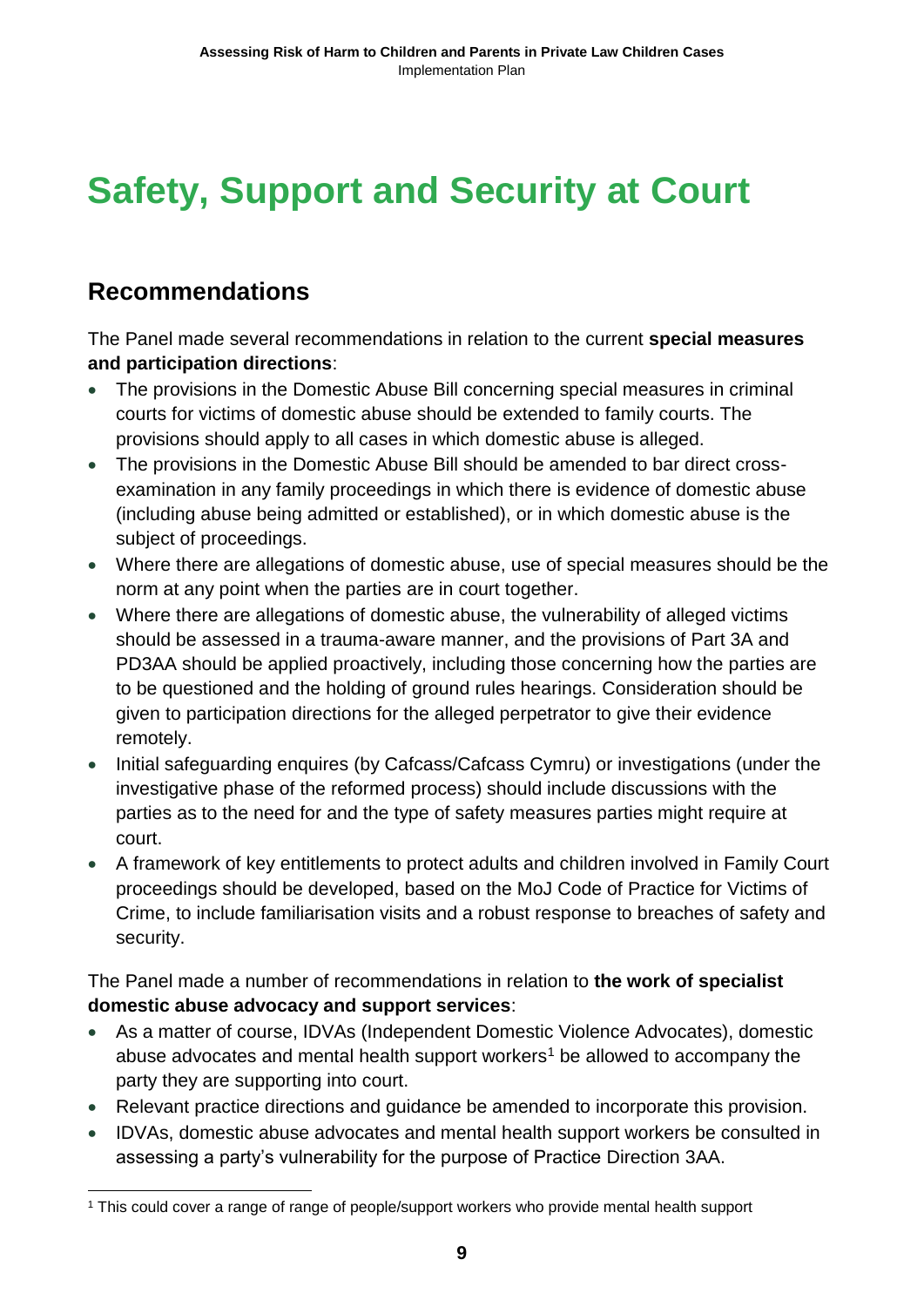• An appropriate model and its cost-effectiveness be explored for the provision of specialist support services for both alleged victims and alleged perpetrators of domestic abuse in all family courts.

The Panel recommended that measures be included in the Domestic Abuse Bill to reverse the 'exceptionality' requirement for a section 91(14) order, laid down most clearly in *Re P (Section 91(14) Guidelines)* [1999]**.** These measures should amend, replace or supplement section 91(14) in an Article 6 compliant way to ensure that the following policy objectives are clearly and explicitly provided for in statute:

- that section 91(14) orders may be made where it is in the best interests of the child to make such an order;
- that section 91(14) orders may be made where the court concludes that the bringing or prolonging of proceedings constitutes domestic abuse against the other parent;
- that it is not necessary to demonstrate repeated applications before the court could properly make such an order;
- that the court may make such an order of its own motion;
- that leave to apply for a child arrangements order (following the imposition of a section 91(14) order) should only be granted where the applicant provides evidence to show that circumstances since the imposition of the order have materially changed, and where the grant of leave would not create a risk of harm to the child or the other parent.

The panel further recommends that the Child Arrangements Programme should incorporate a procedure for identifying abusive applications and managing them swiftly to a summary conclusion. This procedure should include:

- judicial continuity between prior and subsequent applications, and between section 91(14) orders and leave to apply applications;
- the court treating further applications cautiously where there have previously been findings of domestic abuse;
- the court actively considering whether to make a section 91(14) order of its own motion in such cases;
- the court considering of its own motion the making of additional orders granting protection from continuing harassment or abuse (e.g. non-molestation and prohibited steps orders); and
- management of leave to apply applications in order to minimise their effect on the other parent and children.

### **Next steps**

We will **prohibit the cross-examination of victims by perpetrators and alleged perpetrators of abuse as part of the Domestic Abuse Bill**. The prohibition will apply more widely than just those cases involving domestic abuse, and will also apply in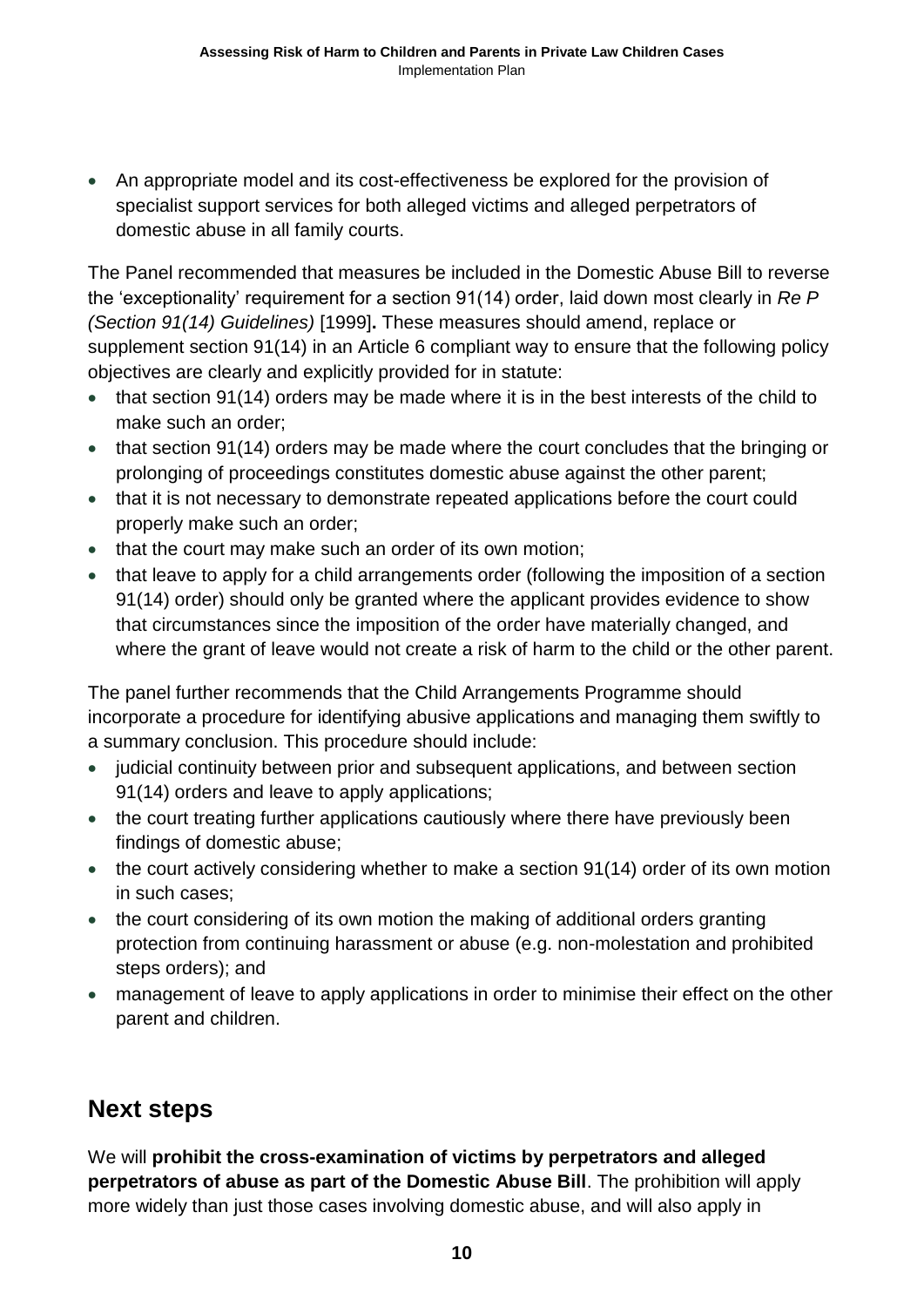circumstances in which certain offences have been committed such as child abuse and sexual abuse and other violent crimes.

We will **introduce a Government amendment to the Domestic Abuse Bill so that victims of domestic abuse will be automatically eligible for special measures in the family court**.

The Ministry of Justice and HMCTS will **review the data on special measures requests** using the online C100 service and **assess what more could be done to make parties aware of their right to request special measures**.

We will invite the President of the Family Division to consider **amending practice directions to ensure that IDVAs, domestic abuse advocates and mental health advocates be allowed to accompany the party they are supporting into court**.

**We agree that further clarification is required to the law on barring orders**, to ensure that the use of s.91(14) is available to parents and children to protect them where further proceedings would risk causing them harm, particularly where proceedings could be a form of continuing domestic abuse. **The Government will immediately explore whether this aim can best be achieved via an amendment to the Domestic Abuse Bill, through other primary legislation, or through non-legislative means.**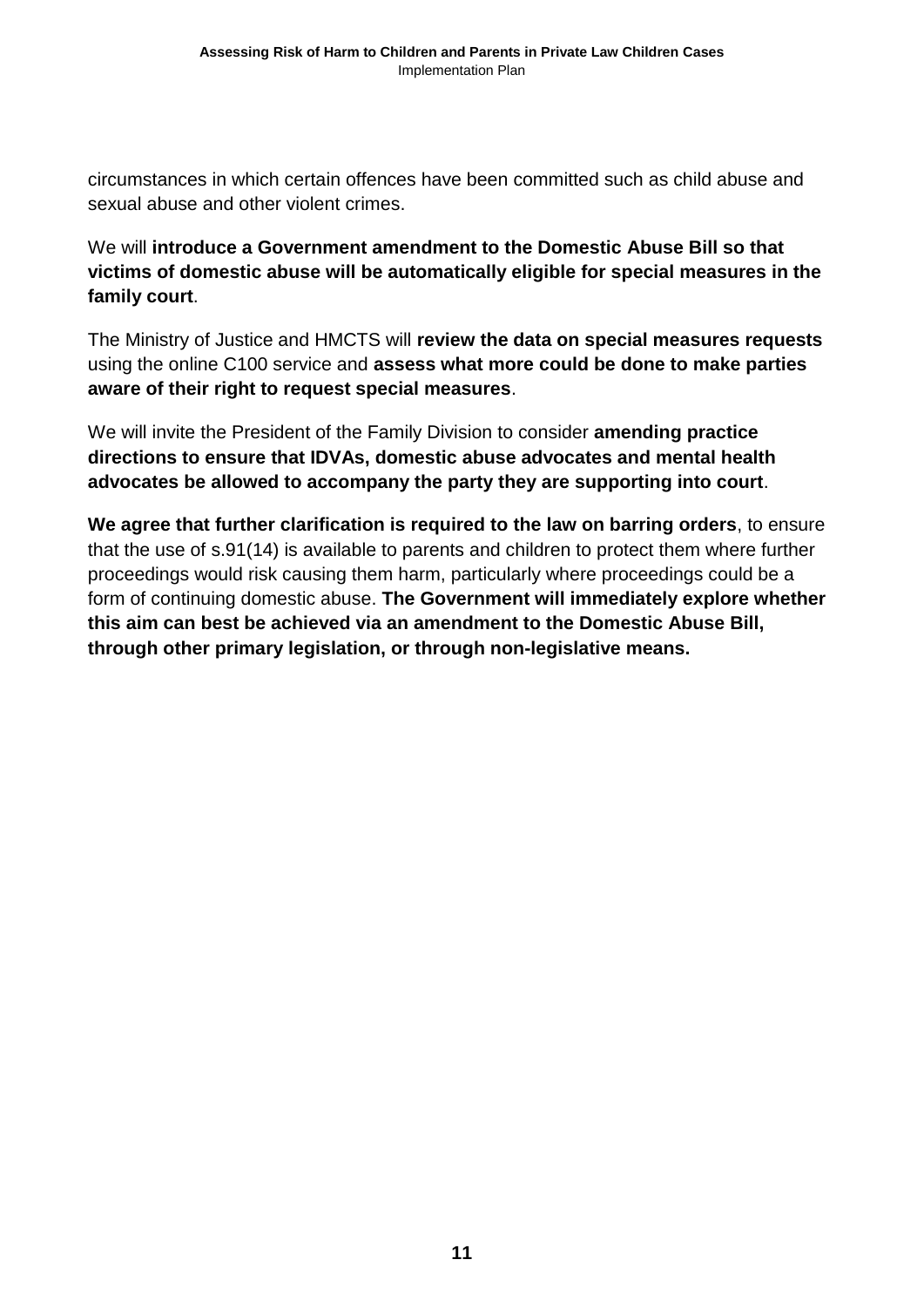### <span id="page-12-0"></span>**Communication, coordination, continuity and consistency**

### **Recommendations**

Functioning mechanisms for communication, coordination, continuity and consistency be put in place at national and local levels. The panel considers that national level mechanisms should be established under the auspices of the President of the Family Division. Local level arrangements to implement national mechanisms and processes should be overseen by Designated Family Judges.

Additional training in the family justice system.

Urgent consideration to be given by police forces, together with the Family Court and policy representatives, as to how police disclosure may be funded where parties are not legally aided and are not otherwise able to fund it themselves.

### **Next steps**

The Lord Chief Justice and Senior President of the Tribunals have statutory responsibility for the training of the judiciary in England and Wales. The Judicial College undertakes this duty on their behalf.

The Judicial College welcomes the recommendations relating to training of the judiciary identified in the Panel's report and remains committed to **continually reviewing and improving the impact of training delivered to the judiciary, including magistrates,** as wider initiatives are taken forward and cultural change is embedded. For example, the **College has introduced refreshed training for magistrates**, in line with the rest of the family judiciary, which **involves third sector providers and seeks to improve practice in domestic abuse cases. New materials for family judges addressing domestic abuse issues** are also being piloted as part of training.

We support the **proposals for further training** that address beliefs and cultural issues, as well as the availability of cross-profession training, and will **trial improved guidance and training across the family justice system in England and Wales**.

We are working with the NPCC and other stakeholders to **review guidance for police forces on fees for the disclosure of evidence in relation to cases involving domestic abuse**.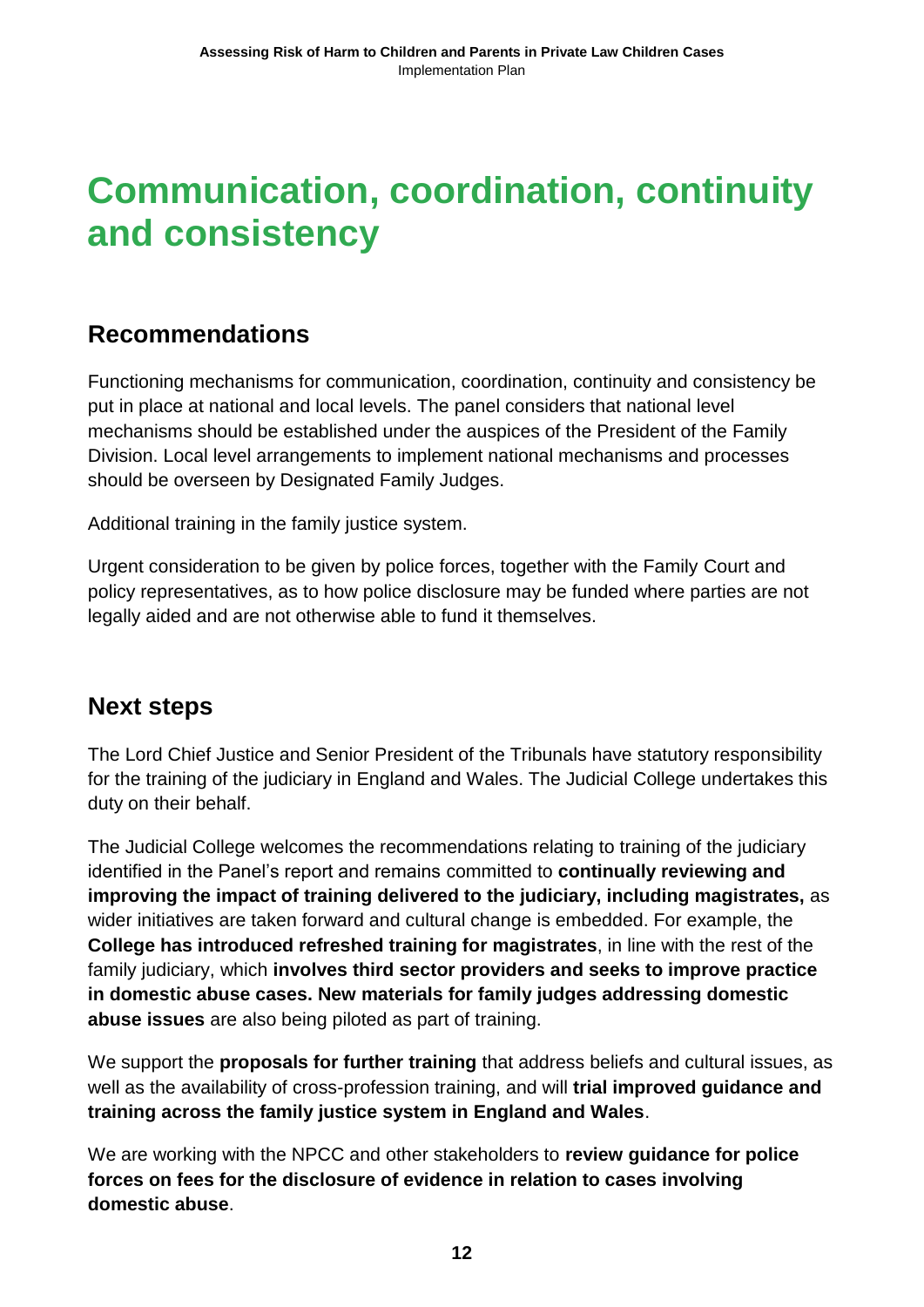### <span id="page-13-0"></span>**Resourcing**

### **Recommendations**

The Panel recommended additional investment in a number of areas:

- The court and judicial resources available for private law children's cases.
- Cafcass and Cafcass Cymru
- The family court estate
- Legal aid
- Funding for specialist assessments.
- Domestic Abuse Perpetrator Programmes in both England and Wales
- Supervised contact centres
- Educational and therapeutic provision relating to domestic abuse for parents in private law children's proceedings
- Specialist domestic abuse and child abuse support services.

### **Next steps**

**The government has committed to invest more widely in support for victims of domestic abuse**, including £35 million being provided alongside the Domestic Abuse Bill to support victims and their children, and an additional £76 million extra funding we announced to support victims of domestic abuse, sexual violence, modern slavery and vulnerable children and their families during the current pandemic – this includes funding for the IDAC pilots.

The **Civil Legal Aid (Procedure) Regulations 2012** were amended in May 2020 to **widen the evidence requirements for domestic abuse victims who are applying for legal aid**. This makes it easier for victims, or those at risk, of domestic violence to obtain and provide the evidence required to access legal aid, as well as reducing the risk of genuine victims not being able to obtain the required evidence.

We have already announced the **Legal Support Action Plan**, and a number of these commitments explored early intervention and the role technology can play in helping people identify and resolve their legal issues, and **we are committed to carefully considering the case for the expansion of early legal advice**.

MoJ and HMCTS will consider how litigants in person involved in children's private law proceedings can be best supported and empowered.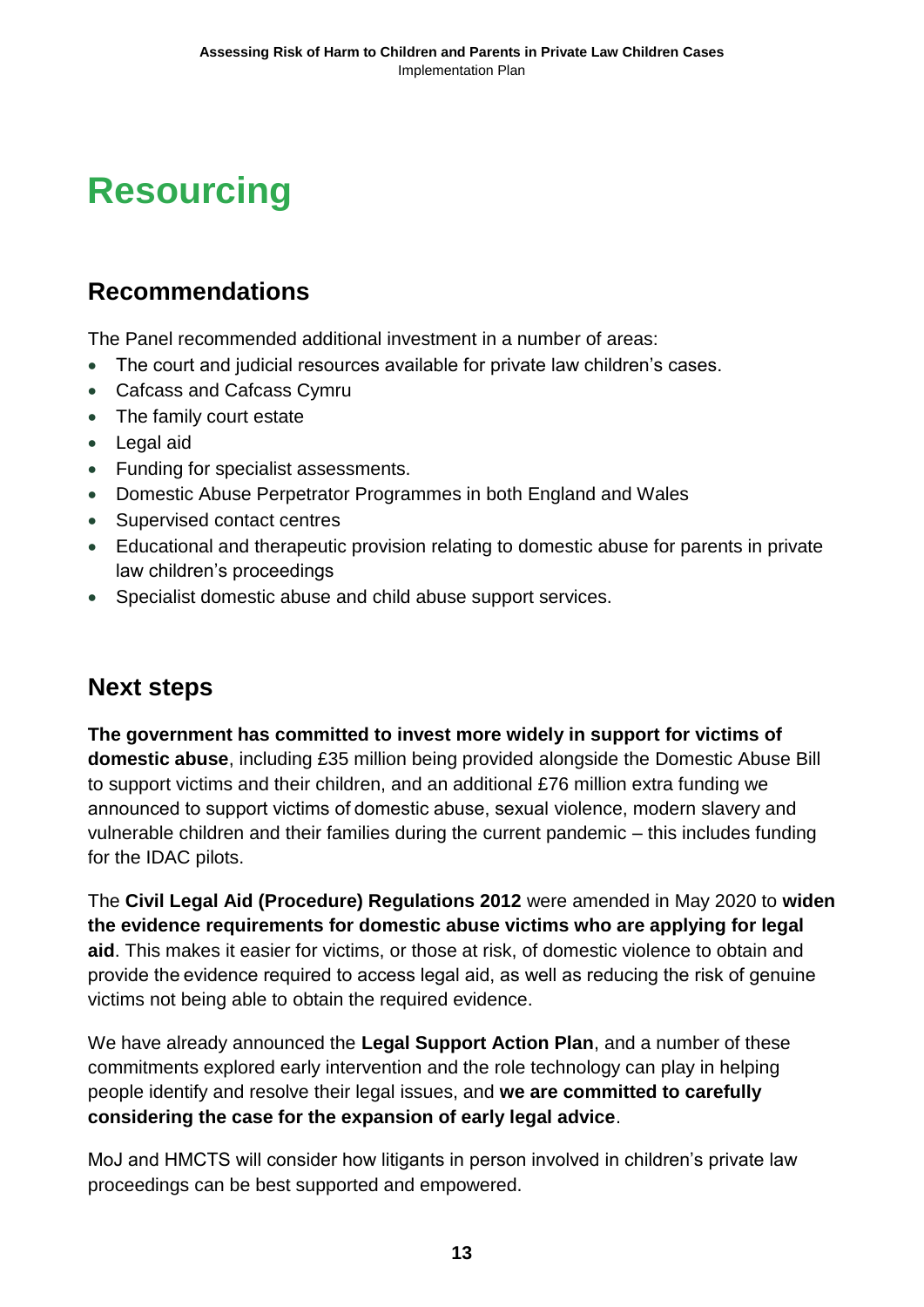### <span id="page-14-0"></span>**The Domestic Abuse Perpetrator Programme (DAPP)**

### **Recommendations**

A review of the current provision of DAPPs to ensure that they are effectively focused on reducing harm for children and families affected by domestic abuse, and are anchored in the design principles underpinning all the recommendations.

DAPPs should be more widely available in England and Wales and should allow for self-referral for parents in private law children's proceedings.

#### **Next steps**

We will convene a steering group consisting of MoJ, Cafcass/Cafcass Cymru, Welsh government, the judiciary, Respect, Welsh Women's Aid, Women's Aid federation for England, and the Domestic Abuse and Victims' Commissioners to **review and evaluate DAPPs, drawing on the existing evaluation and evidence base. The outcome of the review will form the basis of a new commissioning specification, including the need for additional services beyond DAPPs.**

The Steering Group will **assess whether to remove the requirement that a DAPP referral can only be made through a court order and consider allowing perpetrators to self-refer to the DAPP,** both highlighted as shortcomings in the current system.

The Steering Group will also **consider how to make the current DAPP scheme available to women**. This will mean that all perpetrators of abuse who actively want to be rehabilitated can access the support they need to do so.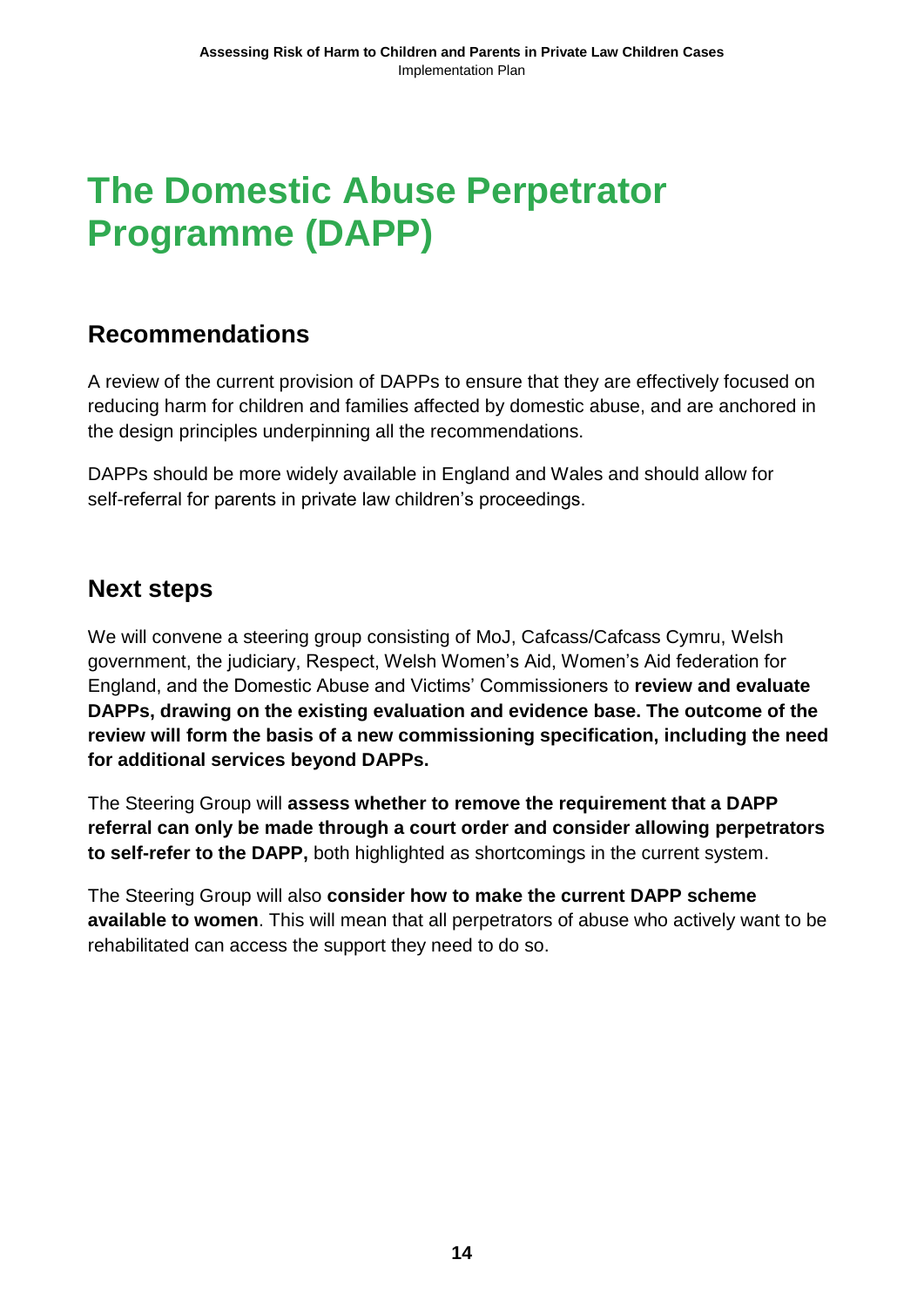### <span id="page-15-0"></span>**Social Worker Accreditation**

#### **Recommendations**

That social workers undertaking assessments for private law children's proceedings in Wales are trained in domestic abuse to Group 3 Violence Against Women, Domestic Abuse and Sexual Violence National Training Framework standard.

That social workers undertaking assessments for private law children's proceedings in England are nationally accredited child and family practitioners.

That the content for the accredited training in Wales and the accreditation exams in England is reviewed by domestic abuse specialists to help ensure the requisite knowledge and skills are sufficiently assessed.

#### **Next steps**

MoJ and DFE, together with the Welsh Government, Cafcass, Cafcass Cymru, Local Authority Social Workers and other relevant stakeholders will **work to understand how the recommended accreditation scheme could work and what elements will be required to ensure it can be successful implemented**.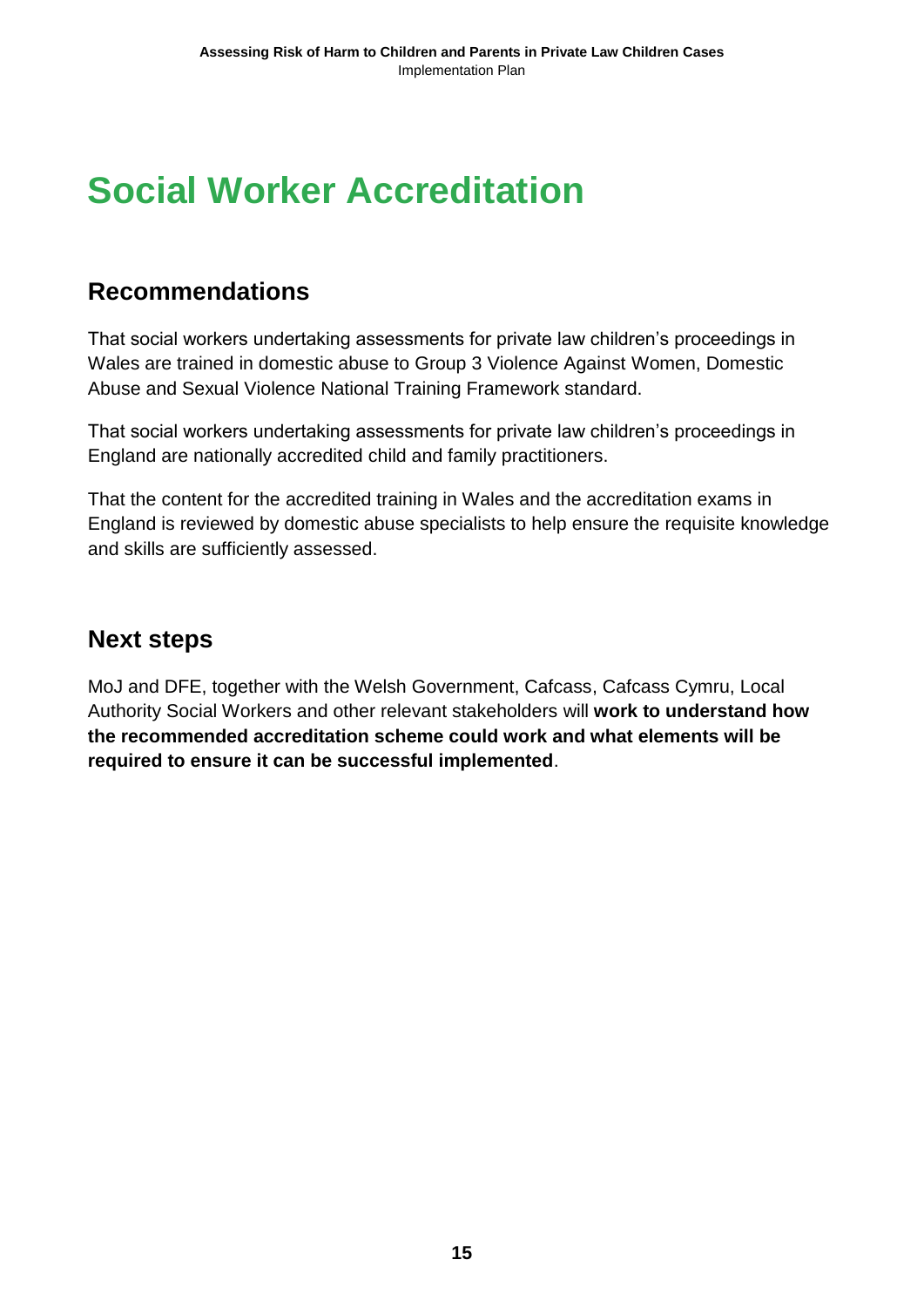## <span id="page-16-0"></span>**Monitoring and oversight**

### **Recommendations**

That the Ministry of Justice work with HMCTS, Cafcass and Cafcass Cymru to develop and implement a consistent and comprehensive method of gathering administrative data on cases raising issues of domestic abuse, child sexual abuse, and other safeguarding concerns.

That a national monitoring team be established within the office of the Domestic Abuse Commissioner to maintain oversight of and report regularly on the family courts' performance in protecting children and victims from domestic abuse and other risks of harm in private law children's proceedings.

That Local Authorities and Welsh Regional Safeguarding Boards include family courts in local learning reviews (in England), child practice reviews (in Wales) and domestic homicide reviews, where the family concerned have been involved in private law children's proceedings. This should include seeking contributions to the review from the Ministry of Justice and Cafcass or Cafcass Cymru, and a review of the family court case file.

### **Next steps**

We have invited **the independent Domestic Abuse Commissioner and Victim's Commissioner to undertake ongoing monitoring of private family law proceedings involving DA victims in the family courts, and for these reports to be published**, as part of their role in monitoring the services for victims in England and Wales.

Cafcass and Cafcass Cymru have moved case data on to a **secure and anonymised data platform**. The data is available to researchers, subject to application and approval, which could assist with research and in gathering quantitative evidence. Work is currently underway on a **new Cafcass electronic case management system** and as part of this we are considering what additional data could be collected.

MoJ will invite the Home Office (for Domestic Homicide Reviews), DfE (for local learning reviews) and the Welsh Government (for Child Practice Reviews) to work with the Family Court and Cafcass/Cafcass Cymru to agree how the implementation of the recommendations in these areas could be best implemented.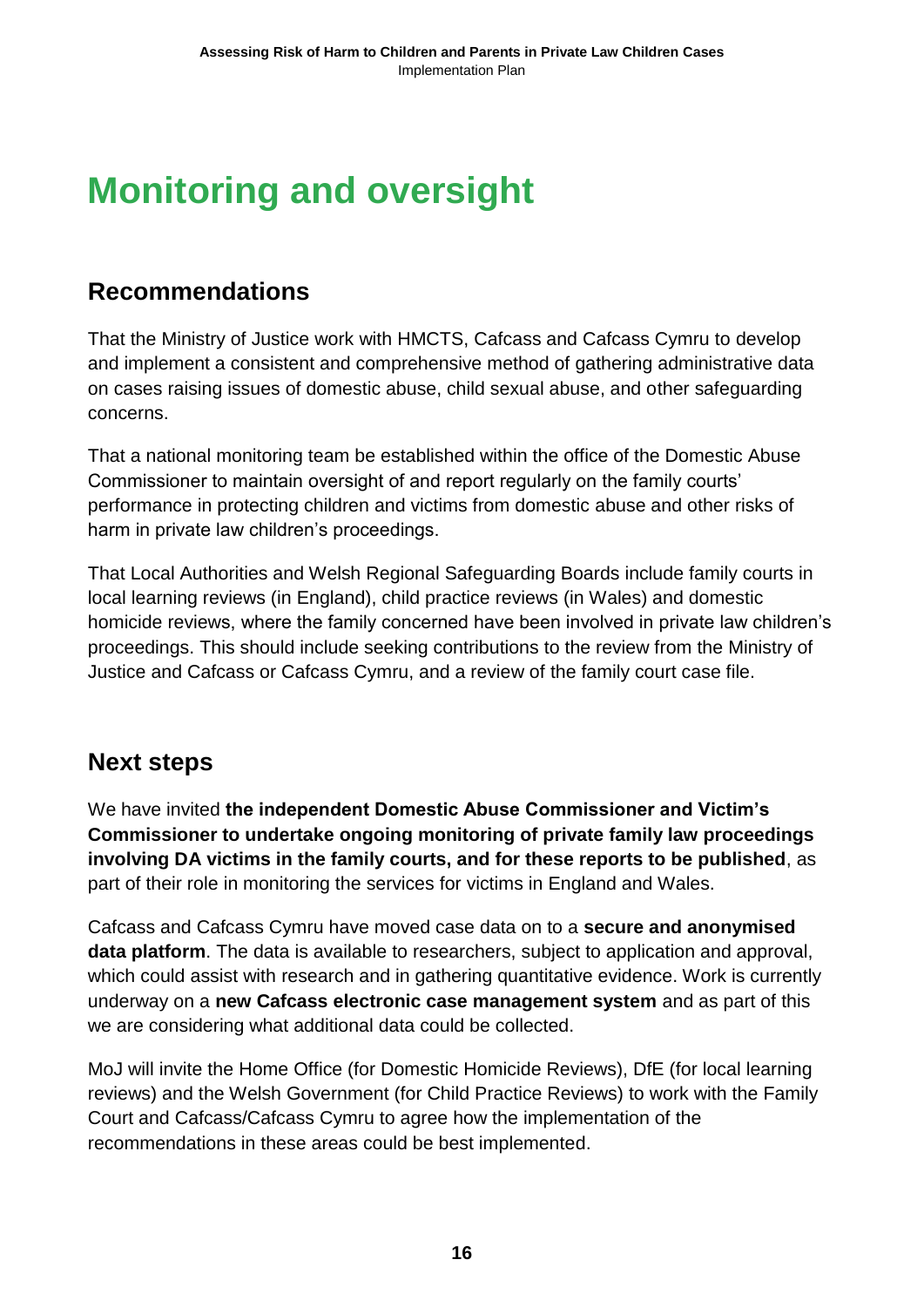### <span id="page-17-0"></span>**Further research**

### **Recommendations**

That the Ministry of Justice commission an independent, systemic, retrospective research study on the implementation of the current CAP, PD12J and section 91(14) in cases in which allegations of domestic abuse, child sexual abuse or other serious offences are raised, to provide a pre-reform baseline prior to the implementation of the reforms recommended by the panel.

The Child Safeguarding Practice Review Panel should conduct a statutory national practice-based review of domestic abuse cases in private law children proceedings, during the next 12 months to provide a baseline, and with a 2–3 year post-reform follow-up to look at practice changes; and that the National Independent Safeguarding Board Wales commission a similar review in Wales.

Any pilots established to test the panel's recommendations for a reformed Child Arrangements Programme be robustly evaluated using both quantitative and qualitative research methods, including the review of court files, orders and judgments.

The remit of the national oversight team recommended to be established above should include the commissioning and/or conduct of prospective and on-going research on the implementation of the reformed system for private law children's matters, and that its funding is sufficient to permit the effective discharge of this function.

### **Next steps**

MoJ is currently **scoping and intends to commission a study on the implementation of the current CAP, PD12J and s.91(14) in cases in which allegations of harm are raised**, as recommended by the panel. This will take into account the gendered nature of domestic abuse and how this intersects with race, class, age and sexuality.

As set out above, the IDAC pilots testing a new approach to the CAP in cases involving domestic abuse will be **fully and robustly evaluated**.

MoJ will invite the Child Safeguarding Practice Review Panel to conduct a statutory national practice-based review of domestic abuse cases in private law children proceedings.